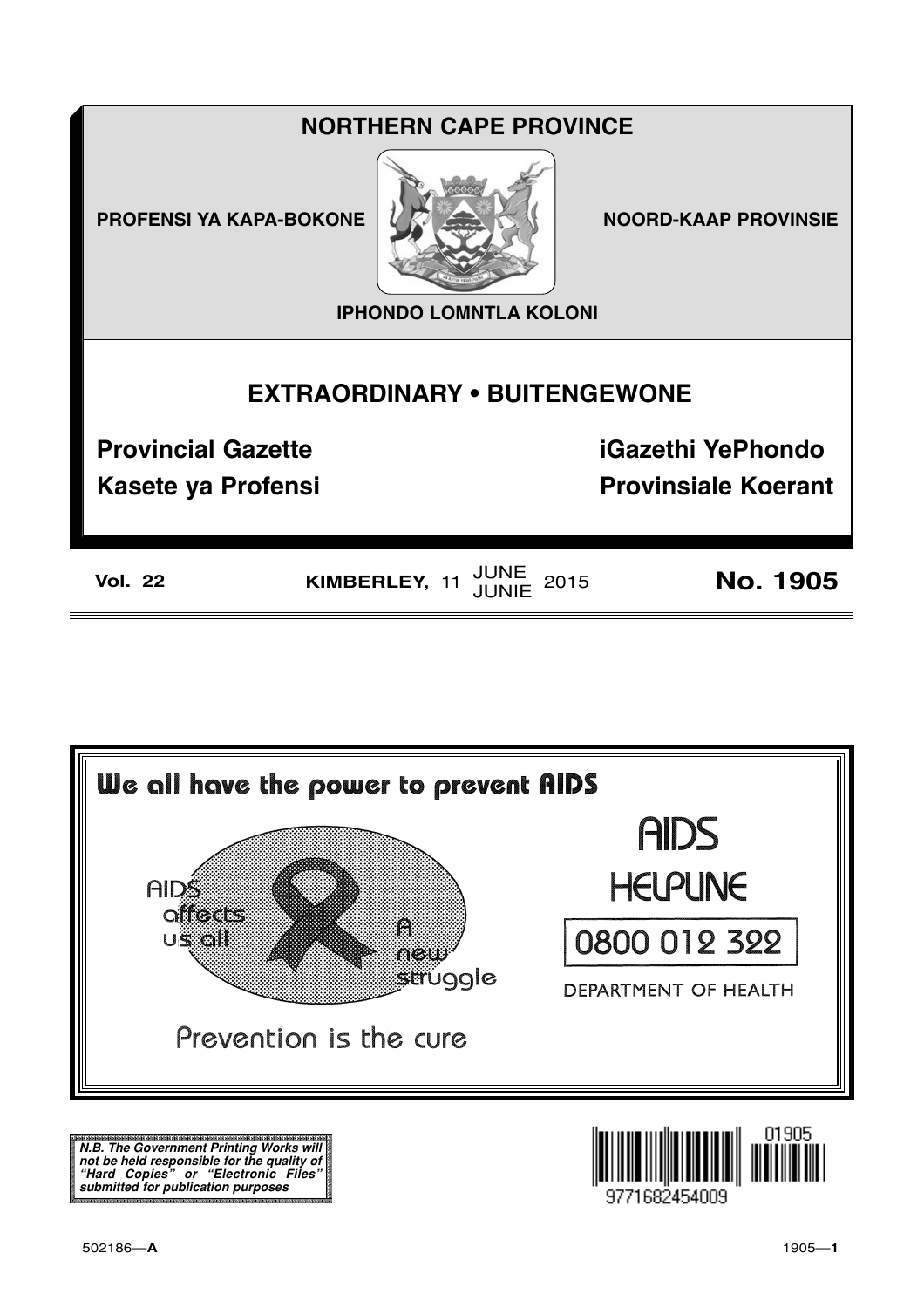# **DISCLAIMER:**

Government Printing Works reserves the right to apply the 25% discount to all Legal and Liquor notices that comply with the business rules for notice submissions for publication in gazettes.

National, Provincial, Road Carrier Permits and Tender notices will pay the price as published in the Government Gazettes.

For any information, please contact the eGazette Contact Centre on 012-748 6200 or email **info.egazette@gpw.gov.za**

## **CONTENTS • INHOUD**

Gazette No. Page No.  $\sim$  No.

### **GENERAL NOTICE**

53 National Land Transport Act (5/2009): Moratorium on the granting of new or transfer of operating licence by the provincial regulatory entity ............................................................................................................................................. 3 1905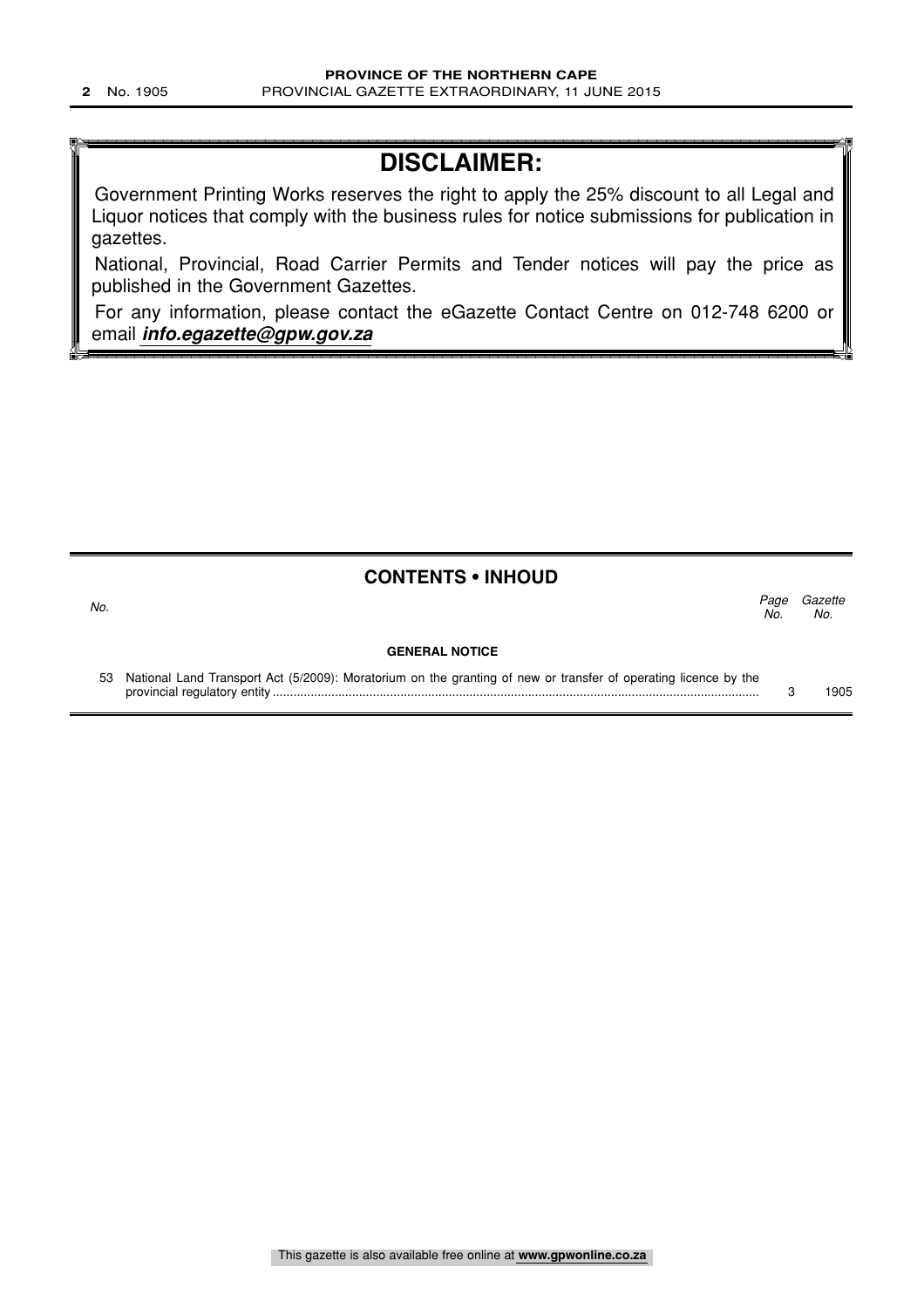# GENERAL NOTICE

## **NOTICE 53 OF 2015**

NORTHERN CAPE PROVINCIAL GOVERNMENT

DEPARTMENT OF TRANSPORT, SAFETY AND LIAISON

## NOTICE IN TERMS OF SECTION 24 AND 25 OF THE NATIONAL LAND TRANSPORT ACT, 2009 (ACT NO 5 OF 2009): MORATORIUM ON THE GRANTING OF NEW OR TRANSFER OF OPERATING LICENCE BY THE PROVINCIAL REGULATORY ENTITY.

- $\mathbf{1}$ . In terms of the powers vested in me by section 24 and 25 of the above menfioned Act, I, Martha Bartlett, Member of the Executive Council responsible for Transport, Safety and Liaison hereby ("MEC") give notice that
	- a. The Provincial Regulatory Entity ("PRE") shall not receive any application for a new and/or transfer of operating licence in respect of any route in the province;
	- b. Notwithstanding the provision of section  $1$  (a) of this notice, the Provincial Regulatory Entity shall receive and decide on applications for operating licence contemplated in section  $41(1)$ , section  $60(1)$ , section  $68$ , section  $72(1)$ and section 74(1) of the National Land Transport Act, 2009 ("the Act");
	- c. The moratorium on the granting of new or transfer of operating licence shall corne into operations on the 01 June 2015 and remain in operation until a date to be determined by the MEC and published on the provincial gazette; and
	- d. The operation of the moratorium on tie granting of new or transfer of operating licences shall not exceed a period of 18 months from tie date so determined.
- Any application received by the PRE before the date of operation of the  $2.$ moratorium, shall be adjudicated and decided by the PRE as contemplated in section 24 and 25 of the Act.

manitlatty **M Bartlett MPL** 

Member of the Executive Council For: Transport, Safety and Liaison